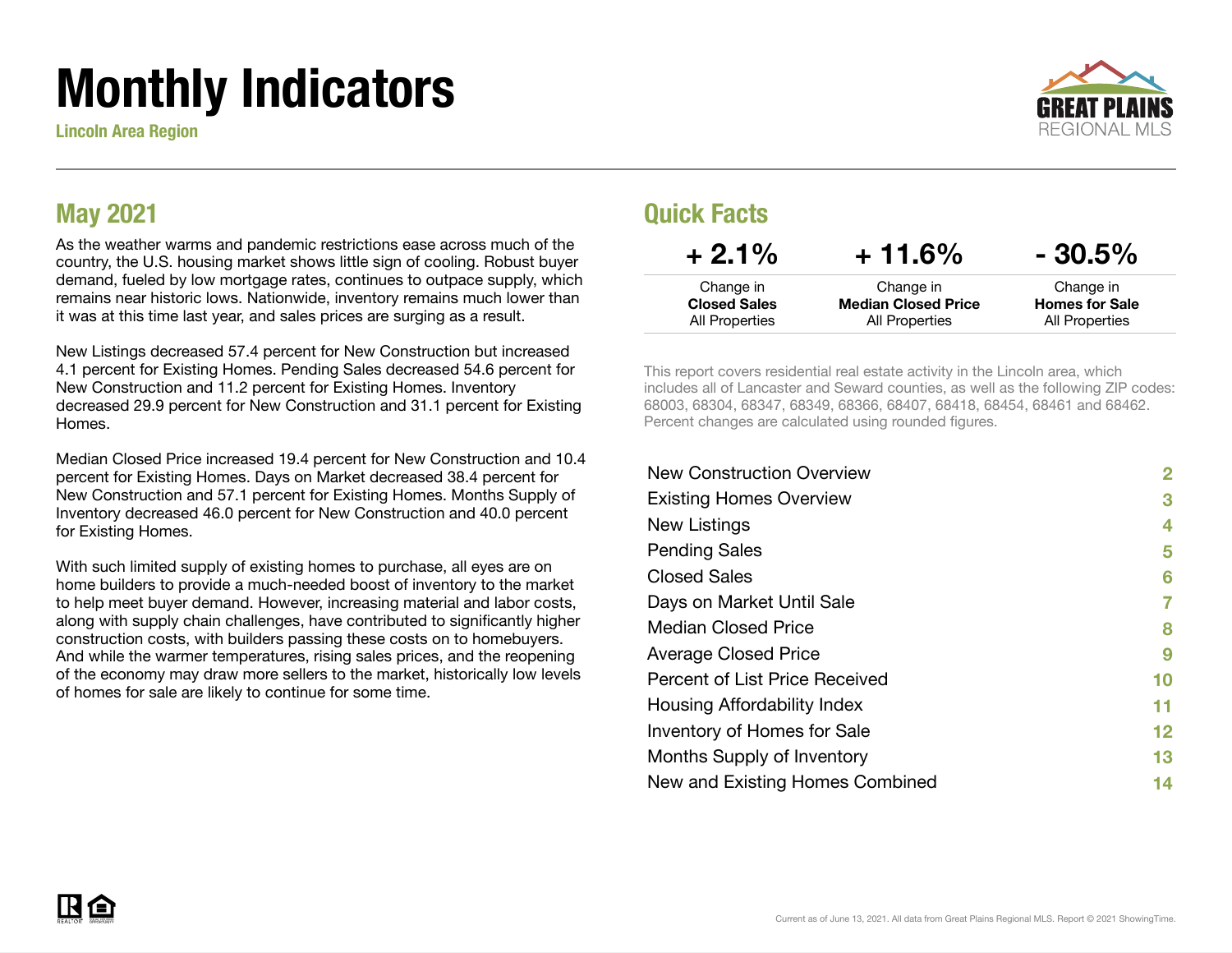#### New Construction Overview

Key metrics by report month and for year-to-date (YTD) starting from the first of the year. New Construction properties only.



| <b>Key Metrics</b>                    | <b>Historical Sparkbars</b>                                          | $5 - 2020$ | $5 - 2021$ | % Change | <b>YTD 2020</b> | <b>YTD 2021</b> | % Change |
|---------------------------------------|----------------------------------------------------------------------|------------|------------|----------|-----------------|-----------------|----------|
| <b>New Listings</b>                   | $5 - 2019$<br>11-2019<br>$5 - 2020$<br>$11 - 2020$<br>$5 - 202$      | 108        | 46         | $-57.4%$ | 642             | 531             | $-17.3%$ |
| <b>Pending Sales</b>                  | $5 - 2019$<br>$11 - 2019$<br>$5 - 2020$<br>$11 - 2020$<br>$5 - 2021$ | 97         | 44         | $-54.6%$ | 373             | 399             | $+7.0%$  |
| <b>Closed Sales</b>                   | $5 - 2020$<br>11-2020<br>$5 - 202$<br>$5 - 2019$<br>11-2019          | 70         | 70         | 0.0%     | 276             | 282             | $+2.2%$  |
| Days on Market Until Sale             | $5 - 2019$<br>$11 - 2019$<br>$5 - 2020$<br>$11 - 2020$<br>$5 - 2021$ | 73         | 45         | $-38.4%$ | 67              | 46              | $-31.3%$ |
| <b>Median Closed Price</b>            | $5 - 2020$<br>$11 - 2020$<br>$5 - 202$<br>$5 - 2019$<br>$11 - 2019$  | \$326,195  | \$389,475  | $+19.4%$ | \$321,900       | \$344,950       | $+7.2%$  |
| <b>Average Closed Price</b>           | $5 - 2019$<br>$5 - 2020$<br>$11 - 2020$<br>$5 - 2021$<br>11-2019     | \$326,127  | \$388,418  | $+19.1%$ | \$333,614       | \$366,699       | $+9.9%$  |
| <b>Percent of List Price Received</b> | $5 - 2019$<br>11-2019<br>$5 - 2020$<br>11-2020<br>$5 - 2021$         | 100.1%     | 101.5%     | $+1.4%$  | 100.7%          | 101.2%          | $+0.5%$  |
| <b>Housing Affordability Index</b>    | $5 - 2020$<br>$11 - 2020$<br>$5 - 2019$<br>$11 - 2019$<br>$5 - 2021$ | 109        | 94         | $-13.8%$ | 110             | 106             | $-3.6%$  |
| <b>Inventory of Homes for Sale</b>    | 11-2019<br>$5 - 2020$<br>$11 - 2020$<br>$5 - 2021$<br>$5 - 2019$     | 294        | 206        | $-29.9%$ |                 |                 |          |
| <b>Months Supply of Inventory</b>     | 11-2019<br>$5 - 2020$<br>$11 - 2020$<br>$5 - 2019$<br>$5 - 2021$     | 5.0        | 2.7        | $-46.0%$ |                 |                 |          |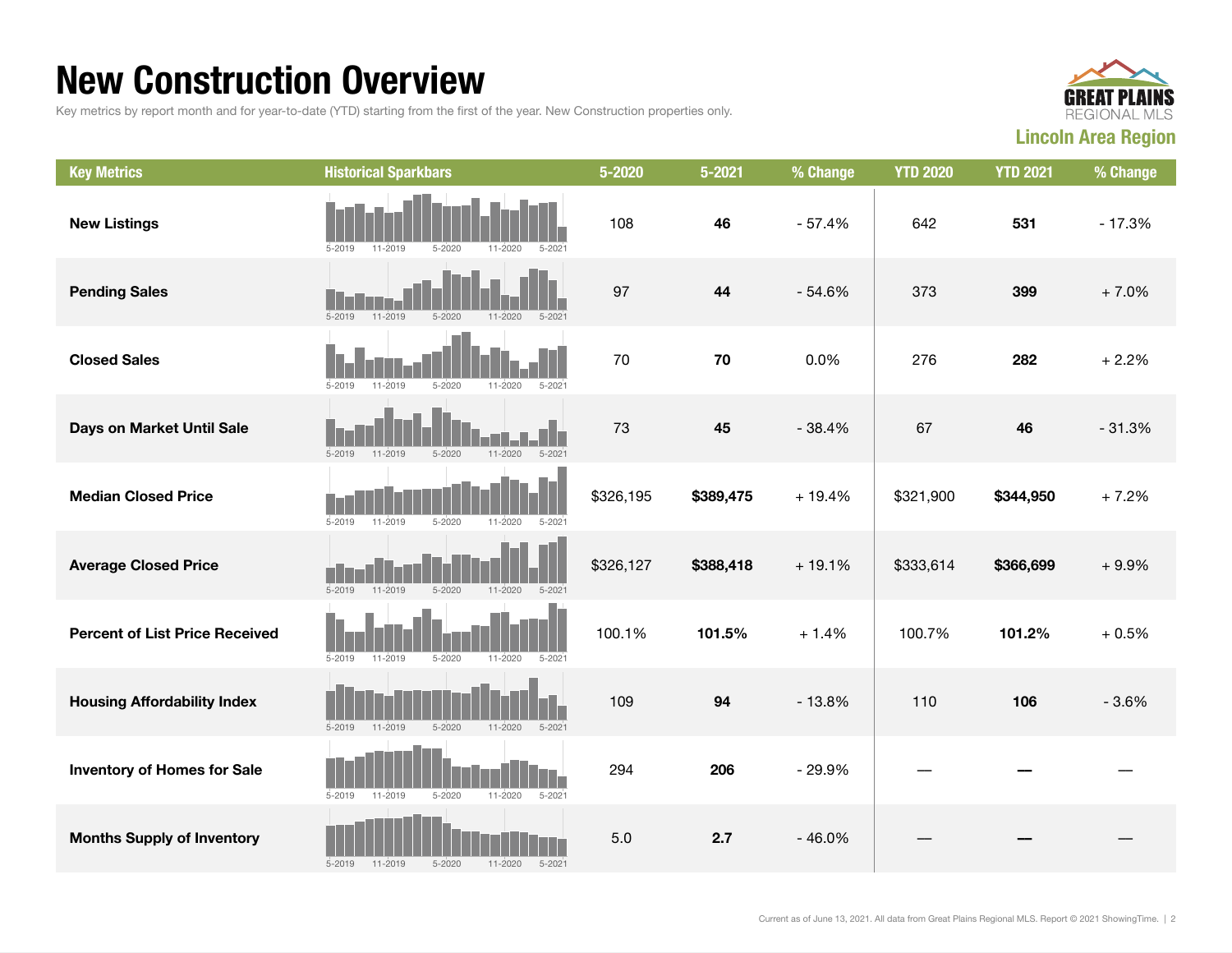## Existing Homes Overview

Key metrics by report month and for year-to-date (YTD) starting from the first of the year. Existing Homes properties only.



| <b>Key Metrics</b>                    | <b>Historical Sparkbars</b>                                          | 5-2020    | $5 - 2021$ | % Change | <b>YTD 2020</b> | <b>YTD 2021</b> | % Change |
|---------------------------------------|----------------------------------------------------------------------|-----------|------------|----------|-----------------|-----------------|----------|
| <b>New Listings</b>                   | $5 - 2021$<br>$5 - 2019$<br>$5 - 2020$<br>11-2020<br>11-2019         | 482       | 502        | $+4.1%$  | 2,136           | 1,996           | $-6.6%$  |
| <b>Pending Sales</b>                  | 11-2019<br>$5 - 2020$<br>$5 - 2019$<br>$11 - 2020$<br>$5 - 2021$     | 498       | 442        | $-11.2%$ | 1,869           | 1,730           | $-7.4%$  |
| <b>Closed Sales</b>                   | $5 - 2019$<br>11-2019<br>$5 - 2020$<br>$5 - 2021$<br>11-2020         | 358       | 367        | $+2.5%$  | 1,446           | 1,435           | $-0.8%$  |
| Days on Market Until Sale             | $5 - 2019$<br>$11 - 2019$<br>$5 - 2020$<br>$11 - 2020$<br>$5 - 2021$ | 14        | 6          | $-57.1%$ | 23              | 10              | $-56.5%$ |
| <b>Median Closed Price</b>            | $5 - 2019$<br>11-2019<br>$5 - 2020$<br>$11 - 2020$<br>$5 - 2021$     | \$210,000 | \$231,900  | $+10.4%$ | \$191,000       | \$225,000       | $+17.8%$ |
| <b>Average Closed Price</b>           | $5 - 2019$<br>11-2019<br>$5 - 2020$<br>$11 - 2020$<br>$5 - 2021$     | \$232,047 | \$263,630  | $+13.6%$ | \$220,106       | \$252,492       | $+14.7%$ |
| <b>Percent of List Price Received</b> | 11-2019<br>$5 - 2020$<br>$5 - 2019$<br>$11 - 2020$<br>$5 - 2021$     | 99.4%     | 104.1%     | $+4.7%$  | 98.7%           | 102.2%          | $+3.5%$  |
| <b>Housing Affordability Index</b>    | $5 - 2019$<br>11-2019<br>$5 - 2020$<br>$11 - 2020$<br>$5 - 2021$     | 169       | 157        | $-7.1%$  | 186             | 162             | $-12.9%$ |
| <b>Inventory of Homes for Sale</b>    | $5 - 2020$<br>$5 - 2021$<br>$5 - 2019$<br>11-2019<br>11-2020         | 338       | 233        | $-31.1%$ |                 |                 |          |
| <b>Months Supply of Inventory</b>     | $5 - 2021$<br>$5 - 2019$<br>11-2019<br>$5 - 2020$<br>$11 - 2020$     | 1.0       | 0.6        | $-40.0%$ |                 |                 |          |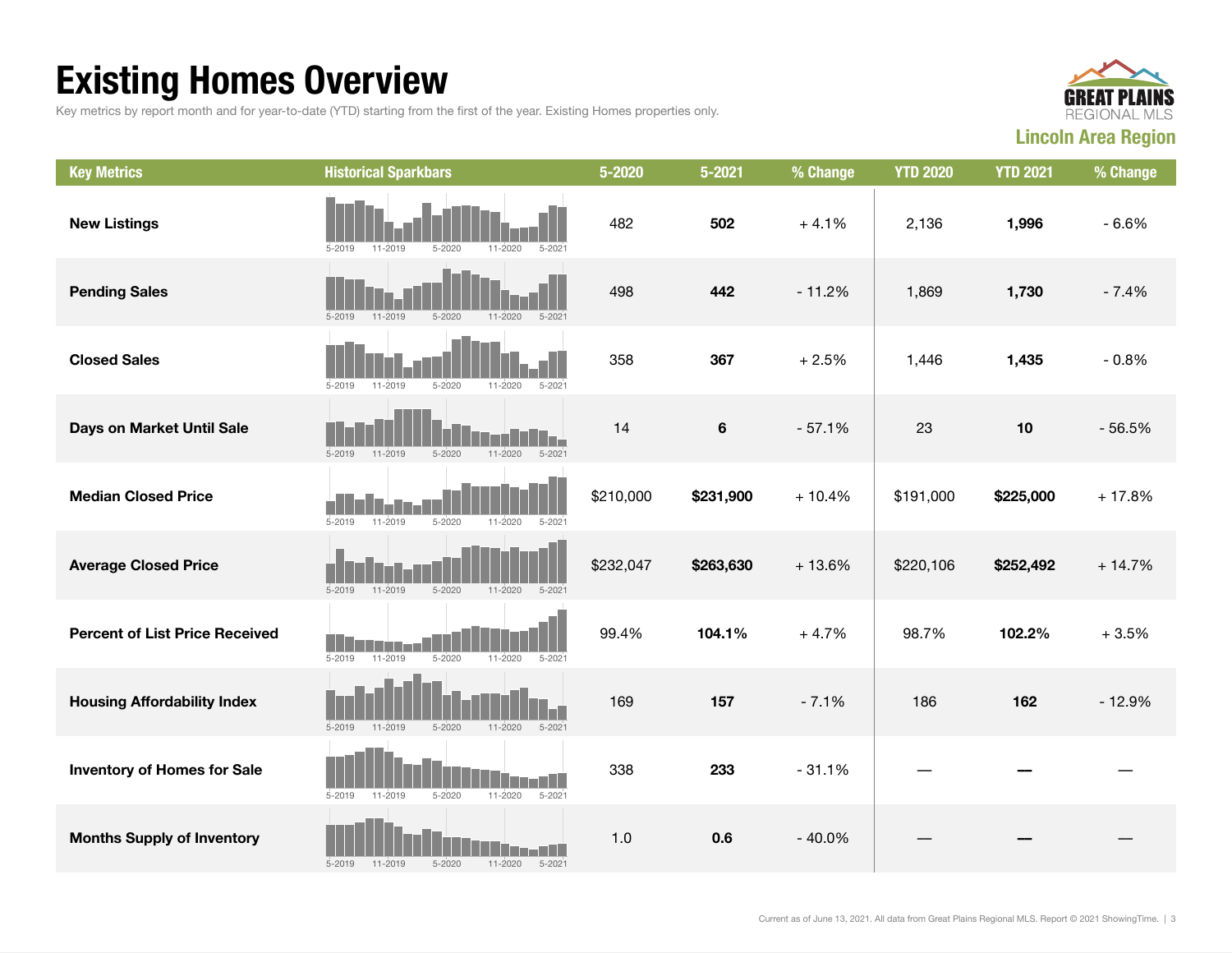## New Listings

A count of the properties that have been newly listed on the market in a given month.





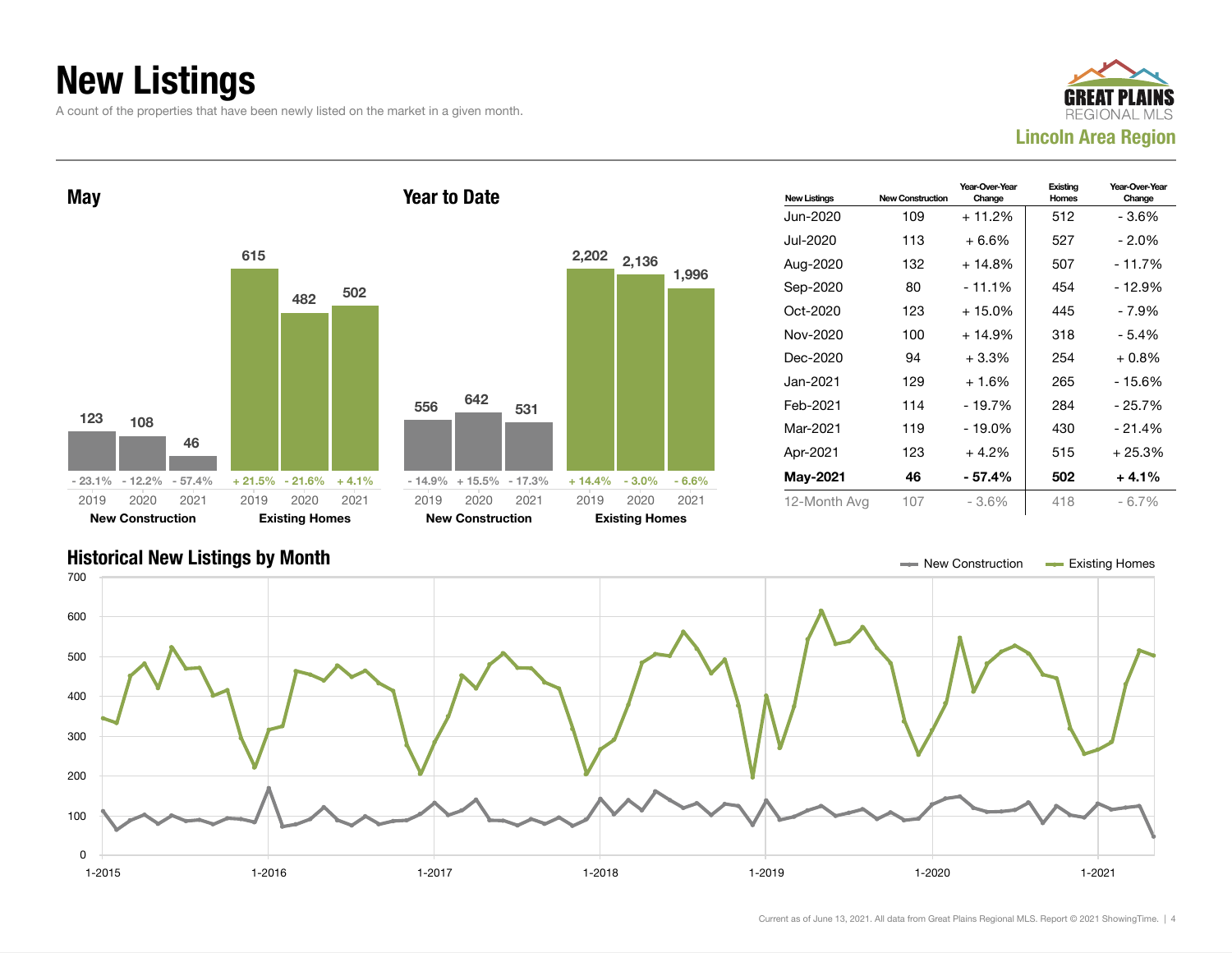### Pending Sales

A count of the properties on which offers have been accepted in a given month.





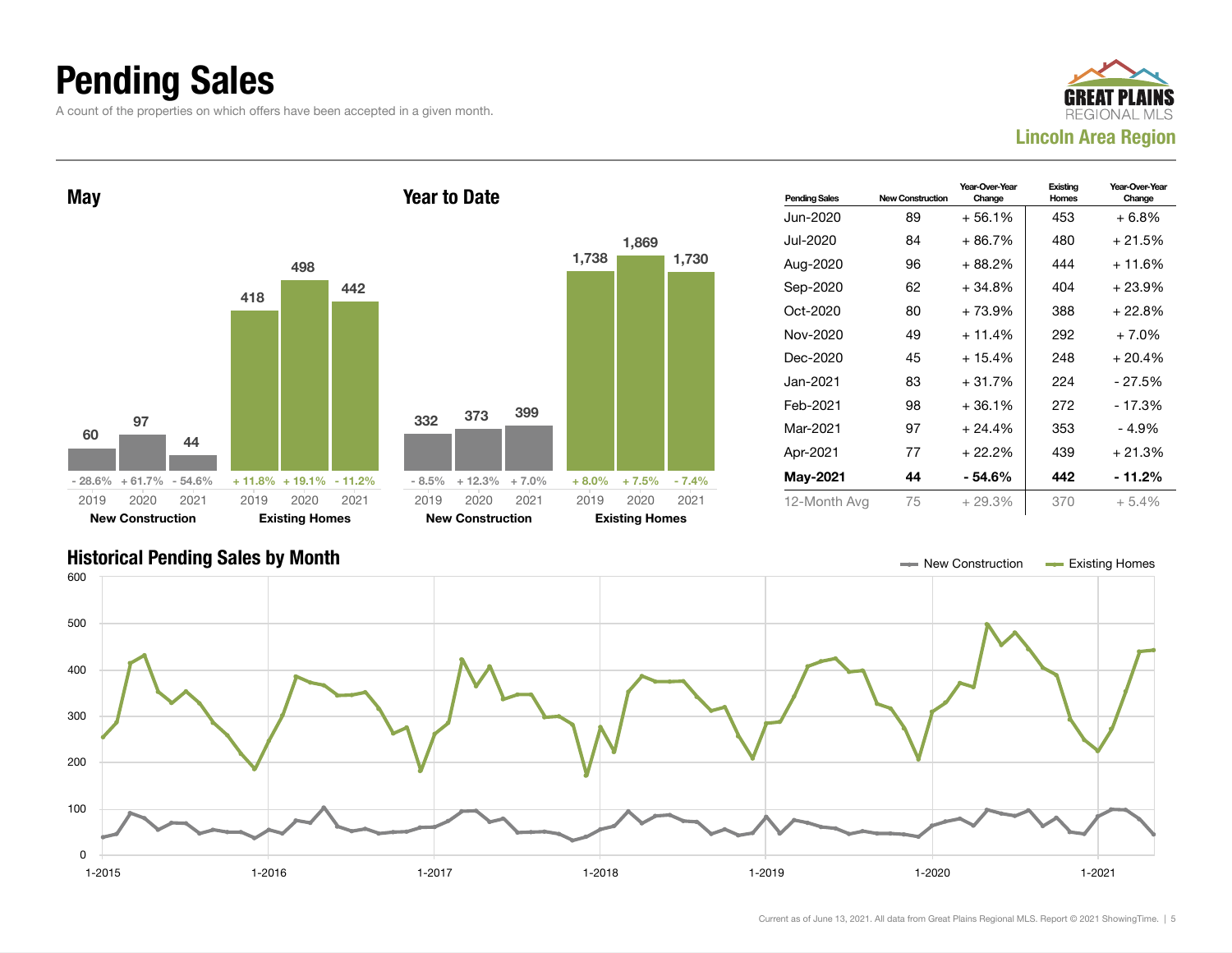#### Closed Sales

A count of the actual sales that closed in a given month.





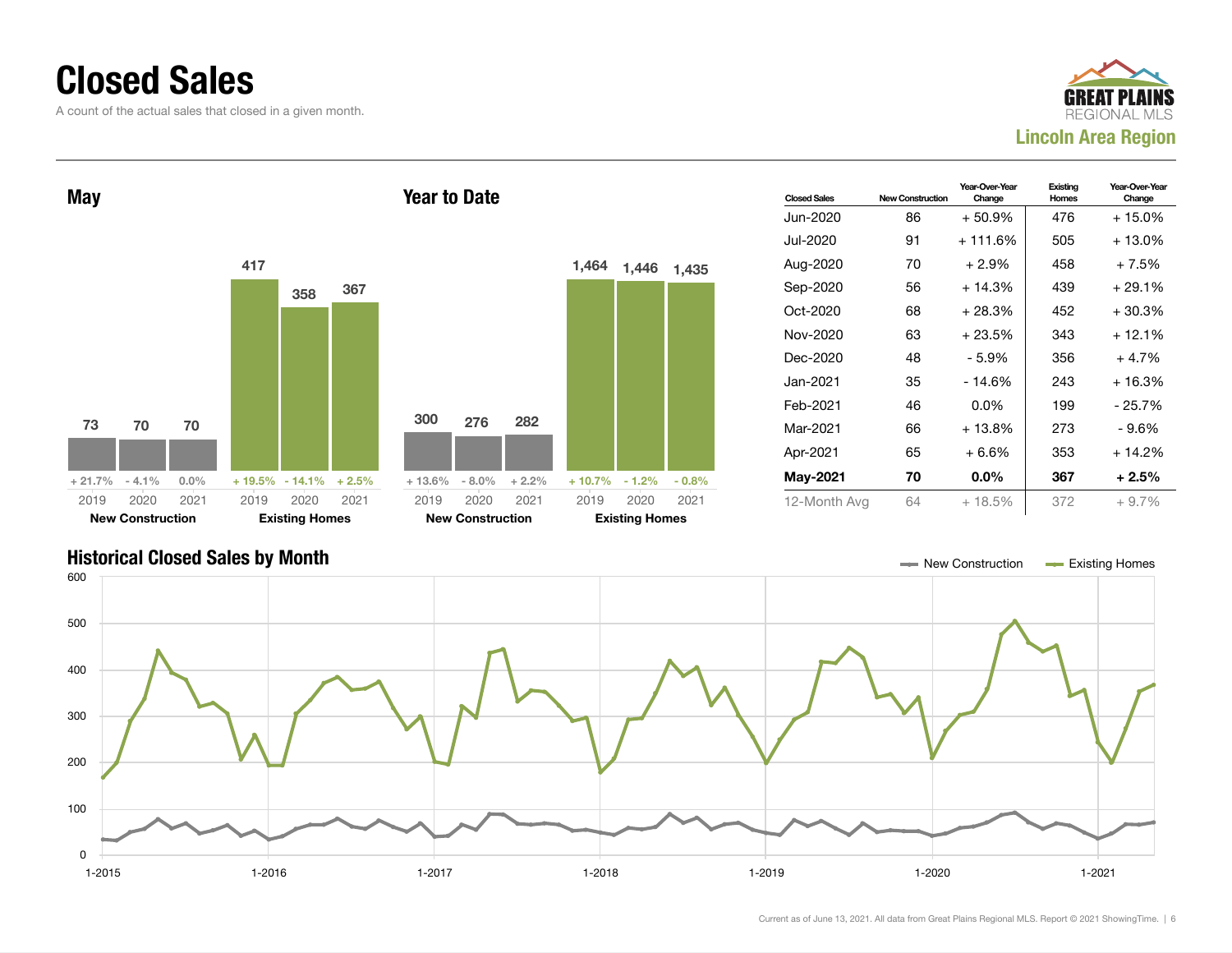#### Days on Market Until Sale

Average number of days between when a property is listed and when an offer is accepted in a given month.





| Days on Market | <b>New Construction</b> | Year-Over-Year<br>Change | Existing<br><b>Homes</b> | Year-Over-Year<br>Change |
|----------------|-------------------------|--------------------------|--------------------------|--------------------------|
| Jun-2020       | 60                      | $+22.4%$                 | 18                       | - 10.0%                  |
| Jul-2020       | 57                      | $+26.7%$                 | 16                       | $+6.7%$                  |
| Aug-2020       | 47                      | $-13.0%$                 | 12                       | - 36.8%                  |
| Sep-2020       | 35                      | $-34.0%$                 | 11                       | $-35.3%$                 |
| Oct-2020       | 41                      | $-34.9%$                 | 9                        | $-57.1%$                 |
| Nov-2020       | 42                      | $-46.8%$                 | 10                       | - 52.4%                  |
| Dec-2020       | 30                      | $-51.6%$                 | 13                       | $-55.2%$                 |
| Jan-2021.      | 42                      | $-30.0\%$                | 12                       | - 58.6%                  |
| Feb-2021       | 31                      | - 56.3%                  | 14                       | $-51.7%$                 |
| Mar-2021       | 48                      | - 5.9%                   | 12                       | - 58.6%                  |
| Apr-2021       | 60                      | $-24.1%$                 | 9                        | - 57.1%                  |
| May-2021       | 45                      | $-38.4%$                 | 6                        | - 57.1%                  |
| 12-Month Avg*  | 47                      | $-24.8%$                 | 12                       | - 43.7%                  |

Historical Days on Market Until Sale by Month New York New York New York New York New York New York Homes Existing Homes

\* Days on Market for all properties from June 2020 through May 2021. This is not the average of the individual figures above.



10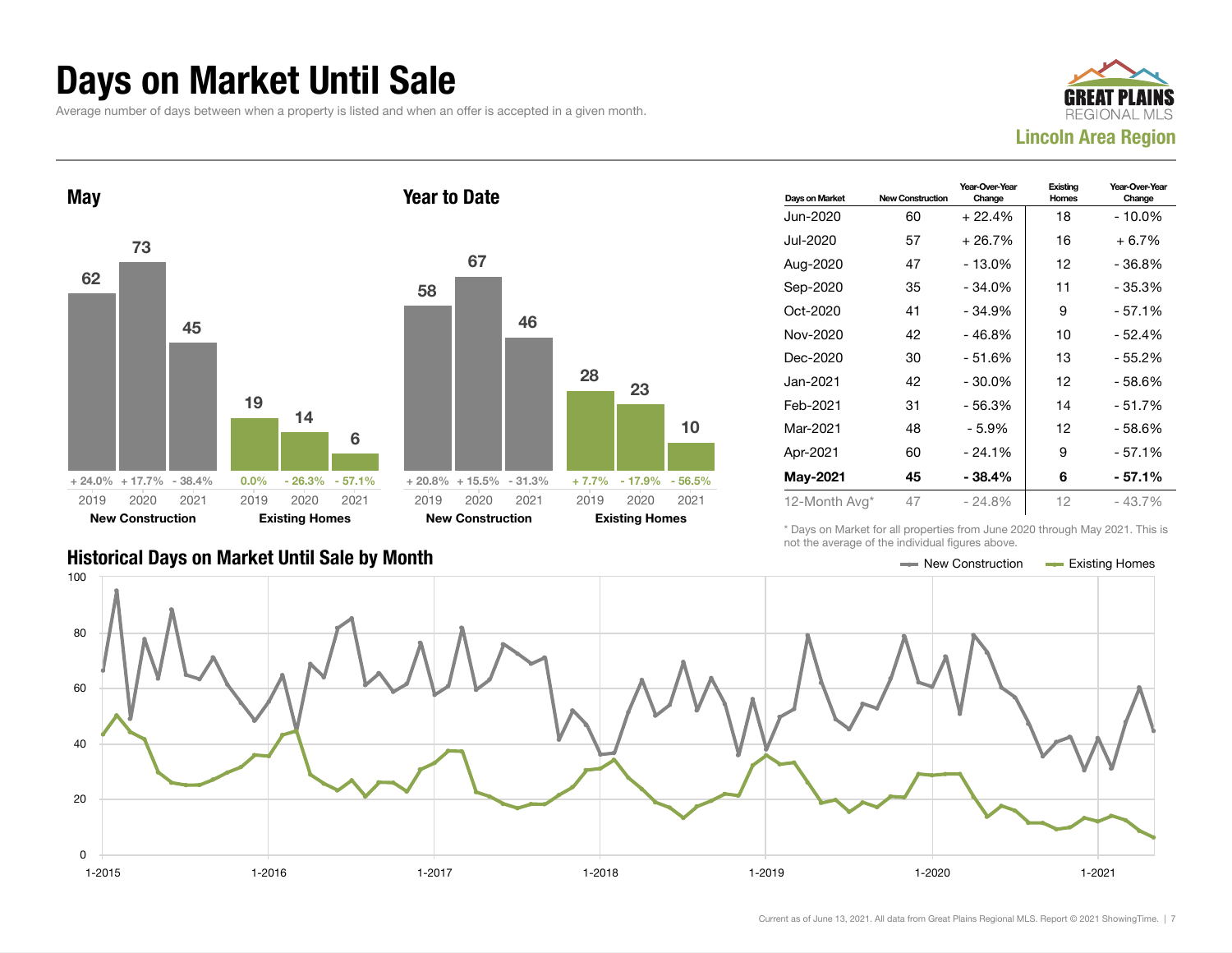#### Median Closed Price

Point at which half of the sales sold for more and half sold for less, not accounting for seller concessions, in a given month.



May \$304,500 \$326,195 \$389,475  $+ 7.4\% + 7.1\% + 19.4\%$ \$187,500 \$210,000 \$231,900  $+4.2\%$  + 12.0% + 10.4% 2019 New Construction 2020 2021 2019 Existing Homes 2020 2021 Year to Date \$301,436 \$321,900 \$344,950  $+ 2.3\% + 6.8\% + 7.2\%$ 2019 New Construction 2020 2021 2019

| <b>Median Closed Price</b> | <b>New Construction</b> | Year-Over-Year<br>Change | Existing<br>Homes | Year-Over-Year<br>Change |
|----------------------------|-------------------------|--------------------------|-------------------|--------------------------|
| Jun-2020                   | \$333,700               | + 12.8%                  | \$207,000         | + 3.5%                   |
| Jul-2020.                  | \$341,950               | $+13.2%$                 | \$222,500         | + 11.3%                  |
| Aug-2020                   | \$327,125               | $+3.6%$                  | \$215.000         | + 13.2%                  |
| Sep-2020                   | \$318,415               | $+1.1%$                  | \$214.750         | $+7.5%$                  |
| Oct-2020                   | \$337,245               | + 4.8%                   | \$215,750         | $+12.4%$                 |
| Nov-2020                   | \$360,000               | $+9.4%$                  | \$219,000         | $+20.4%$                 |
| Dec-2020                   | \$347,500               | $+12.1%$                 | \$213,500         | + 12.4%                  |
| Jan-2021.                  | \$340,382               | $+7.1%$                  | \$210,000         | + 13.5%                  |
| Feb-2021                   | \$307,016               | - 3.5%                   | \$222,000         | $+23.4%$                 |
| Mar-2021                   | \$356,098               | $+10.4%$                 | \$219,000         | + 15.3%                  |
| Apr-2021                   | \$342,621               | $+6.5%$                  | \$235,000         | + 23.7%                  |
| <b>May-2021</b>            | \$389,475               | + 19.4%                  | \$231,900         | + 10.4%                  |
| 12-Month Avg*              | \$341,925               | $+7.6\%$                 | \$218,889         | $+13.4%$                 |

Historical Median Closed Price by Month **New Construction According Closed Price by Month** New Construction According Homes

\* Median Closed Price for all properties from June 2020 through May 2021. This is not the average of the individual figures above.



\$179,950

\$191,000

 $+ 2.2\% + 6.1\% + 17.8\%$ 

Existing Homes 2020 2021

\$225,000

Current as of June 13, 2021. All data from Great Plains Regional MLS. Report © 2021 ShowingTime. | 8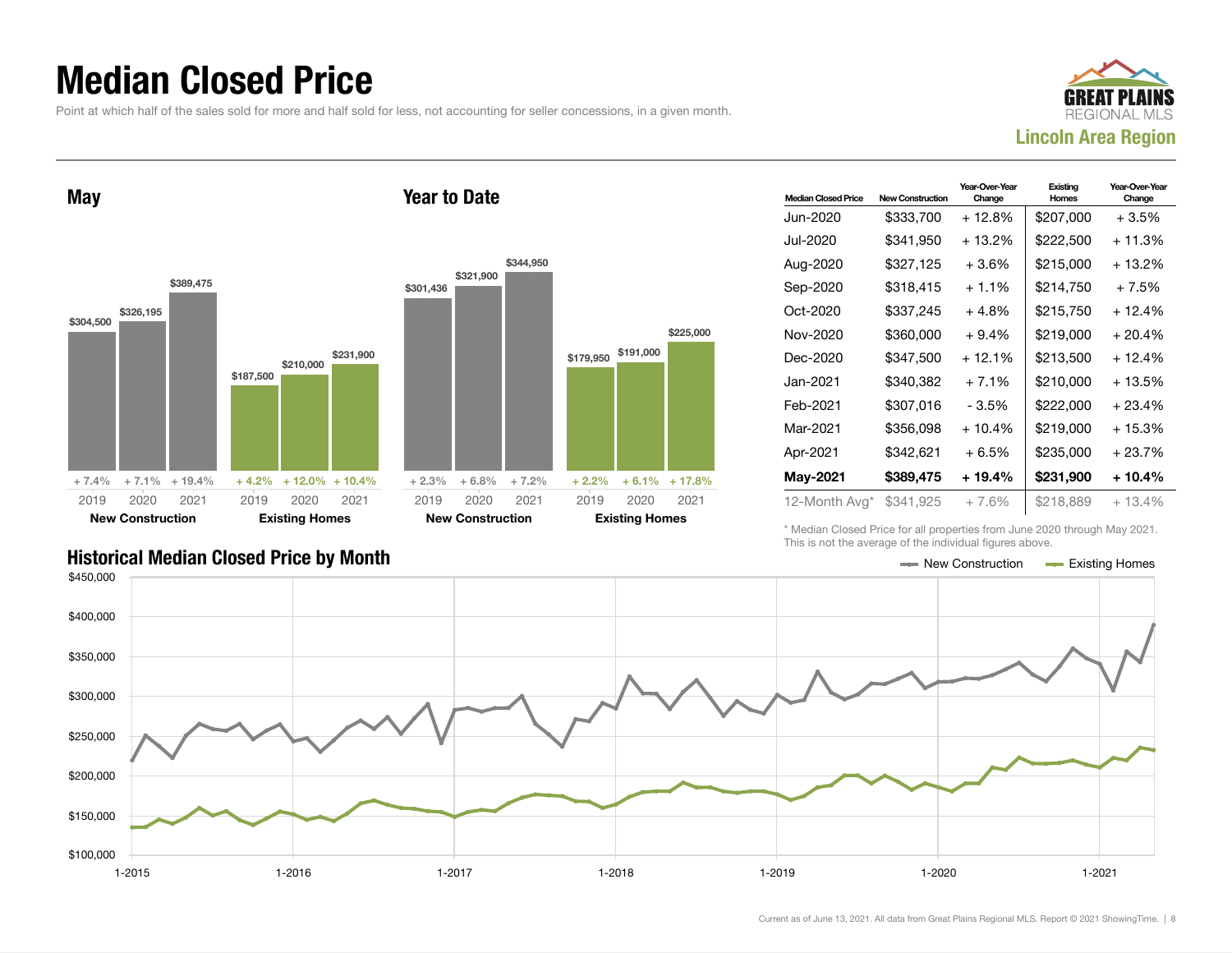#### Average Closed Price

Average sales price for all closed sales, not accounting for seller concessions, in a given month.



May \$315,621 \$326,127 \$388,418  $+ 0.4\% + 3.3\% + 19.1\%$ \$218,820 \$232,047 \$263,630  $-0.9\%$  + 6.0% + 13.6% 2019 New Construction 2020 2021 2019 Existing Homes 2020 2021 Year to Date \$310,808 \$333,614 \$366,699 + 1.5% + 7.3% + 9.9% \$208,667 \$220,106 \$252,492  $-0.7\%$   $+5.5\%$   $+14.7\%$ 2019 New Construction 2020 2021 2019 Existing Homes 2020 2021

| <b>Average Closed Price</b> | <b>New Construction</b> | Year-Over-Year<br>Change | Existing<br><b>Homes</b> | Year-Over-Year<br>Change |
|-----------------------------|-------------------------|--------------------------|--------------------------|--------------------------|
| Jun-2020                    | \$345.264               | + 6.1%                   | \$229,118                | - 7.1%                   |
| Jul-2020                    | \$345,579               | $+9.6%$                  | \$250,759                | + 12.4%                  |
| Aug-2020                    | \$338,373               | $+8.3%$                  | \$251,492                | $+14.0%$                 |
| Sep-2020                    | \$331,289               | $+2.3%$                  | \$250,493                | $+8.3%$                  |
| Oct-2020                    | \$339,299               | $+0.5%$                  | \$247,860                | + 12.2%                  |
| Nov-2020                    | \$375,004               | $+12.0%$                 | \$241,075                | + 12.9%                  |
| Dec-2020                    | \$361,118               | $+13.1%$                 | \$249,786                | + 12.9%                  |
| Jan-2021                    | \$374,898               | $+16.2%$                 | \$240,872                | $+15.9%$                 |
| Feb-2021                    | \$314,972               | $-3.3%$                  | \$241.791                | + 11.7%                  |
| Mar-2021                    | \$368,204               | $+5.4%$                  | \$247,599                | $+14.9%$                 |
| Apr-2021                    | \$373,972               | $+9.8%$                  | \$258,758                | $+16.5%$                 |
| May-2021                    | \$388,418               | + 19.1%                  | \$263,630                | + 13.6%                  |
| 12-Month Avg*               | \$354,475               | $+8.1%$                  | \$247,941                | $+10.8\%$                |

Historical Average Closed Price by Month **New Construction Average Closed Price by Month** New Construction **New Construction** 

\* Average Closed Price for all properties from June 2020 through May 2021. This is not the average of the individual figures above.

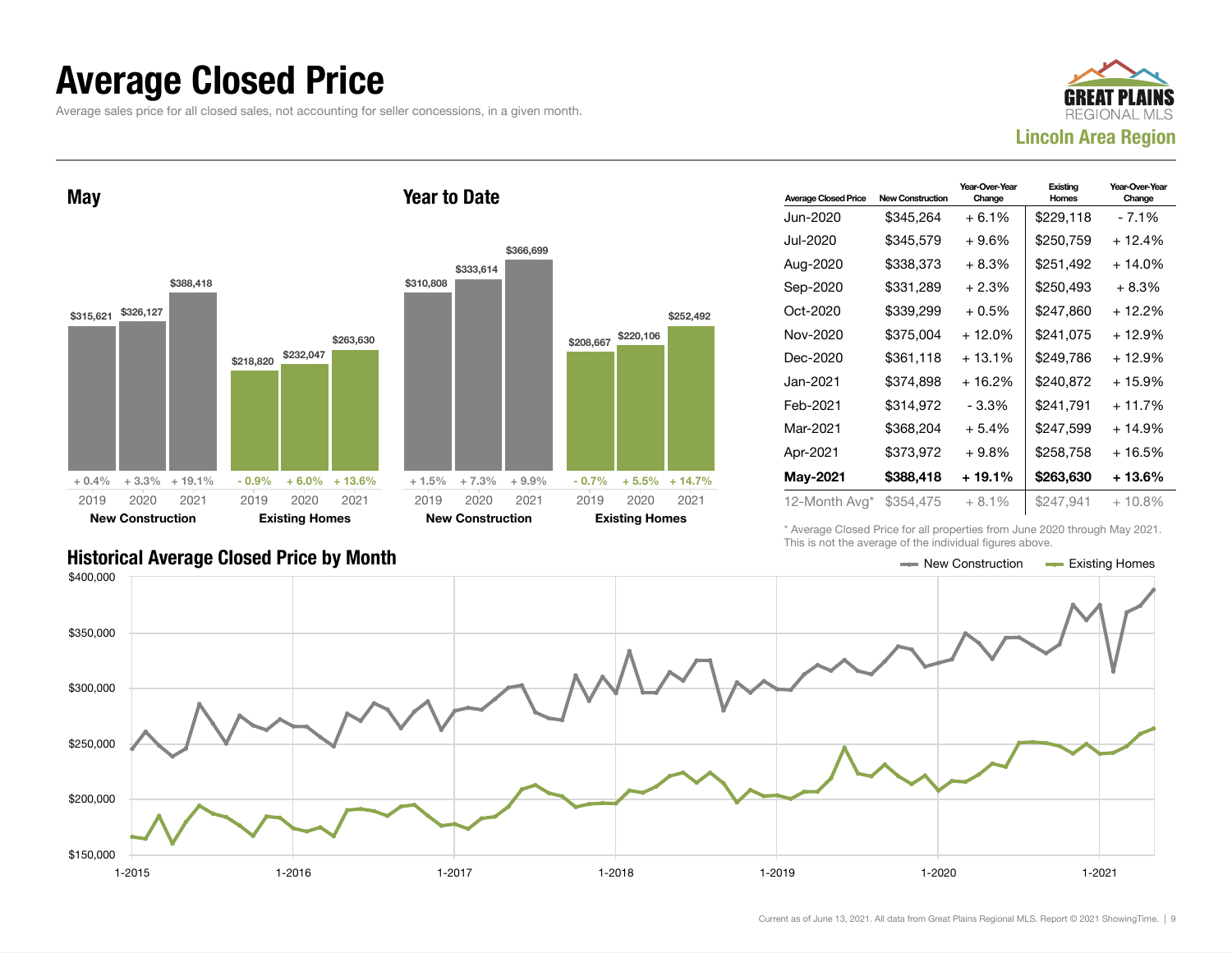### Percent of List Price Received

Percentage found when dividing a property's sales price by its most recent list price, then taking the average for all properties sold in a given month, not accounting for seller concessions.



May 101.3% 100.1% 101.5%  $+0.7\%$   $-1.2\%$   $+1.4\%$ 99.5% 99.4% 104.1%  $-0.4\%$   $-0.1\%$   $+4.7\%$ 2019 New Construction 2020 2021 2019 Existing Homes 2020 2021 Year to Date 100.6% 100.7% 101.2%  $-0.1\% + 0.1\% + 0.5\%$ 98.4% 98.7% 102.2%  $-0.6\%$   $+0.3\%$   $+3.5\%$ 2019 New Construction 2020 2021 2019 Existing Homes 2020 2021

| Pct. of List Price<br>Received | <b>New Construction</b> | Year-Over-Year<br>Change | Existing<br>Homes | Year-Over-Year<br>Change |
|--------------------------------|-------------------------|--------------------------|-------------------|--------------------------|
| Jun-2020                       | 100.2%                  | $-0.7%$                  | 99.9%             | $+0.5%$                  |
| Jul-2020.                      | 100.2%                  | $0.0\%$                  | 100.5%            | $+1.6%$                  |
| Aug-2020                       | 100.5%                  | $+0.4\%$                 | 100.9%            | $+2.5%$                  |
| Sep-2020                       | 100.5%                  | $-0.7\%$                 | 100.8%            | $+2.5%$                  |
| Oct-2020                       | 101.3%                  | $+0.9\%$                 | 100.5%            | $+2.3%$                  |
| Nov-2020                       | 101.3%                  | $+0.7\%$                 | 100.2%            | $+2.3%$                  |
| Dec-2020                       | 100.6%                  | $0.0\%$                  | 99.7%             | $+1.9%$                  |
| Jan-2021.                      | 100.8%                  | $+0.5\%$                 | 100.0%            | $+2.6%$                  |
| Feb-2021                       | 100.9%                  | $-0.1%$                  | 100.7%            | $+3.1%$                  |
| Mar-2021                       | 100.9%                  | $-0.6%$                  | 101.8%            | $+2.9\%$                 |
| Apr-2021                       | 101.8%                  | $+1.0\%$                 | 102.9%            | $+3.6%$                  |
| <b>May-2021</b>                | 101.5%                  | $+1.4%$                  | 104.1%            | $+4.7%$                  |
| 12-Month Avg*                  | 100.8%                  | $+0.2%$                  | 101.0%            | $+2.5%$                  |

Historical Percent of List Price Received by Month New York New York New York New York New York New York New York New York New York New York New York New York New York New York New York New York New York New York New York

\* Pct. of List Price Received for all properties from June 2020 through May 2021. This is not the average of the individual figures above.

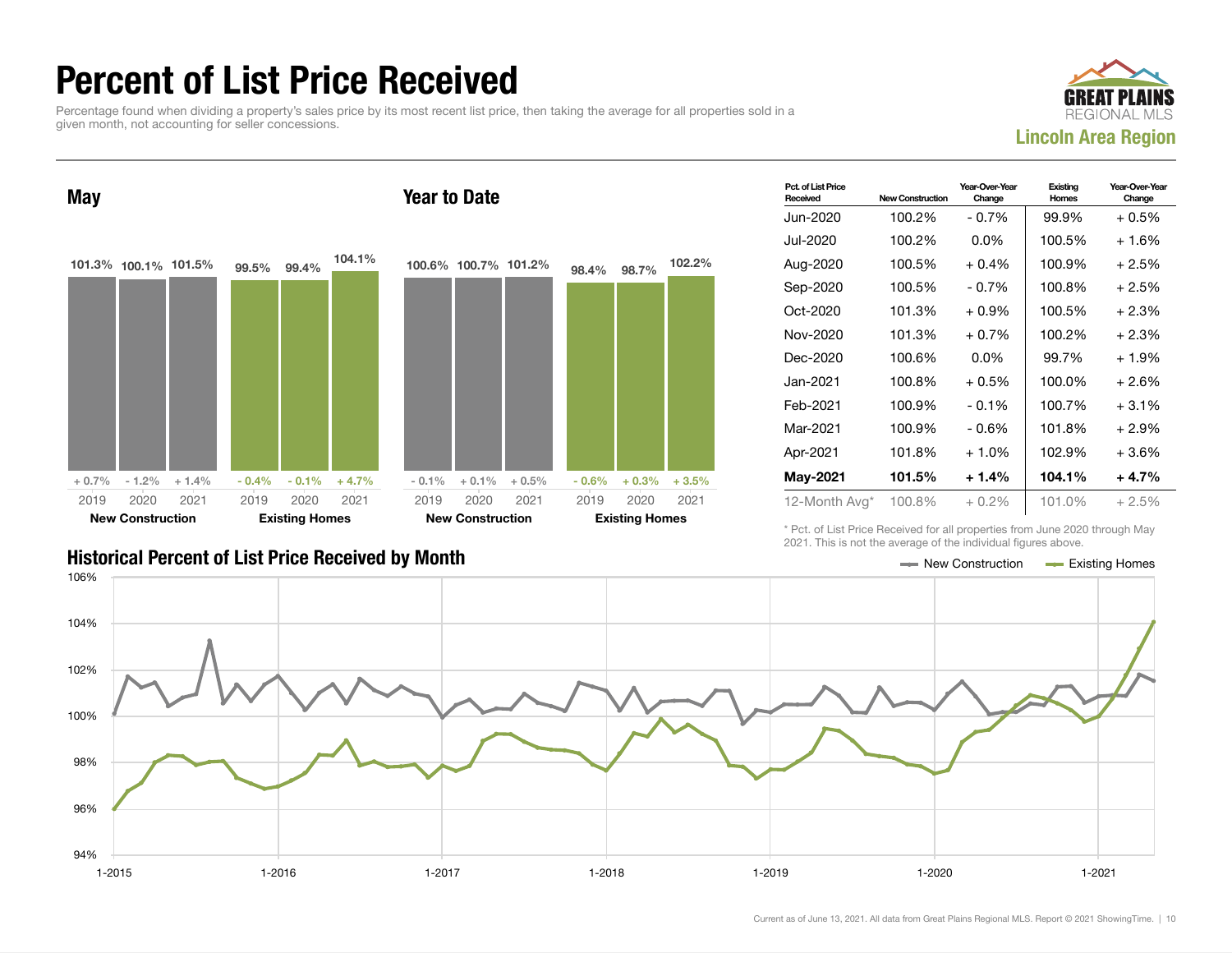## Housing Affordability Index

This index measures housing affordability for the region. For example, an index of 120 means the median household income is 120% of what is necessary to qualify for the median-priced home under prevailing interest rates. A higher number means greater affordability.





| <b>Affordability Index</b> | <b>New Construction</b> | Year-Over-Year<br>Change | Existing<br>Homes | Year-Over-Year<br>Change |
|----------------------------|-------------------------|--------------------------|-------------------|--------------------------|
| Jun-2020                   | 107                     | $-6.1%$                  | 173               | $+3.0\%$                 |
| Jul-2020                   | 106                     | - 5.4%                   | 163               | $-3.0\%$                 |
| Aug-2020                   | 112                     | $+3.7%$                  | 170               | - 5.6%                   |
| Sep-2020                   | 115                     | $+5.5%$                  | 171               | $0.0\%$                  |
| Oct-2020                   | 109                     | $+2.8\%$                 | 171               | $-3.4%$                  |
| Nov-2020                   | 103                     | $0.0\%$                  | 169               | - 9.6%                   |
| Dec-2020                   | 108                     | $-0.9%$                  | 175               | $-1.7%$                  |
| Jan-2021 <b>.</b>          | 109                     | $+0.9\%$                 | 177               | $-4.3%$                  |
| Feb-2021                   | 120                     | $+10.1%$                 | 166               | $-14.0%$                 |
| Mar-2021                   | 101                     | - 6.5%                   | 164               | $-10.4%$                 |
| Apr-2021                   | 105                     | - 3.7%                   | 153               | $-17.3%$                 |
| <b>May-2021</b>            | 94                      | - 13.8%                  | 157               | - 7.1%                   |
| 12-Month Avg               | 107                     | - 1.8%                   | 167               | $-6.7\%$                 |

#### Historical Housing Affordability Index by Month New Construction Existing Homes

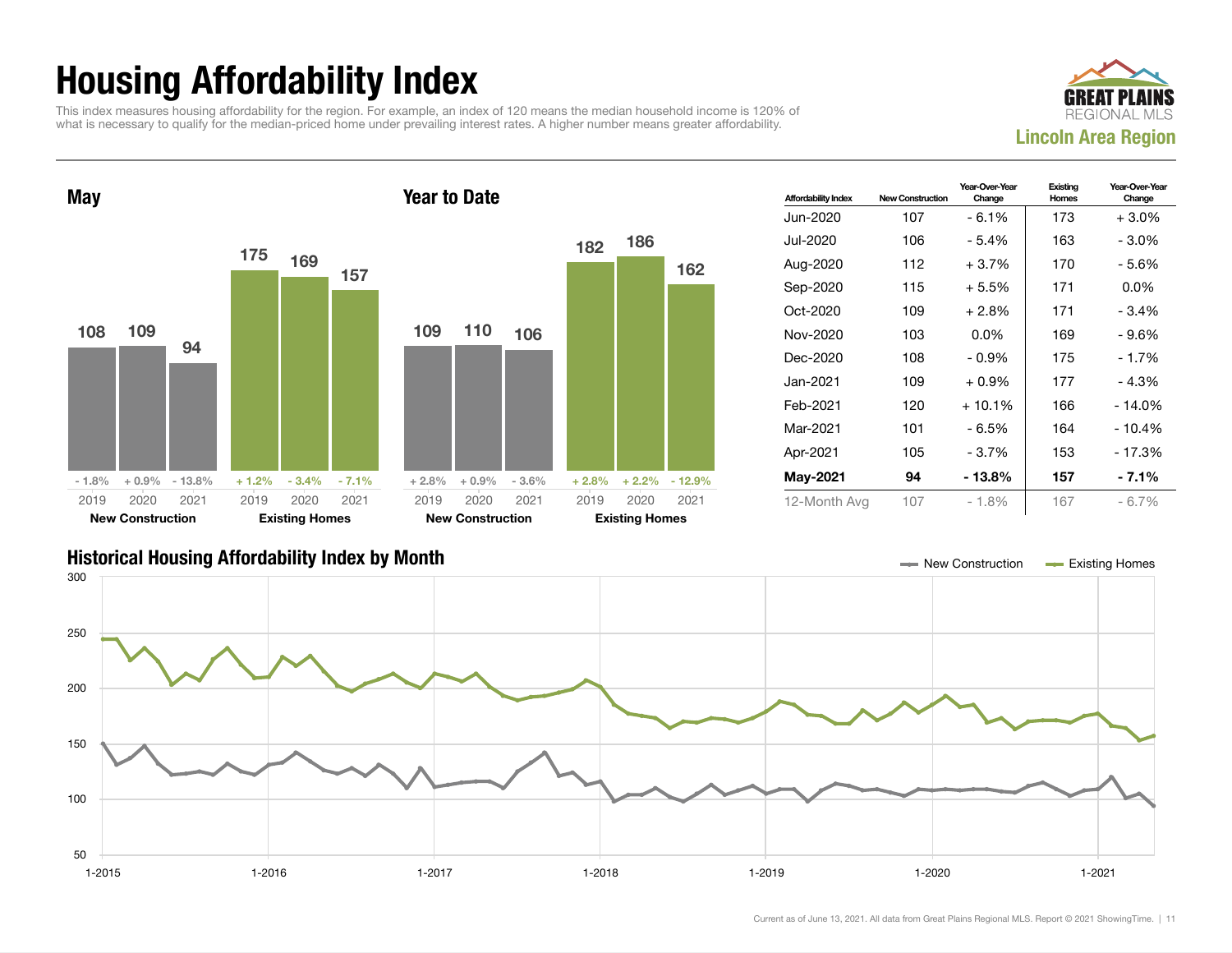#### Inventory of Homes for Sale

The number of properties available for sale in active status at the end of a given month.





#### Historical Inventory of Homes for Sale by Month New Construction Existing Homes

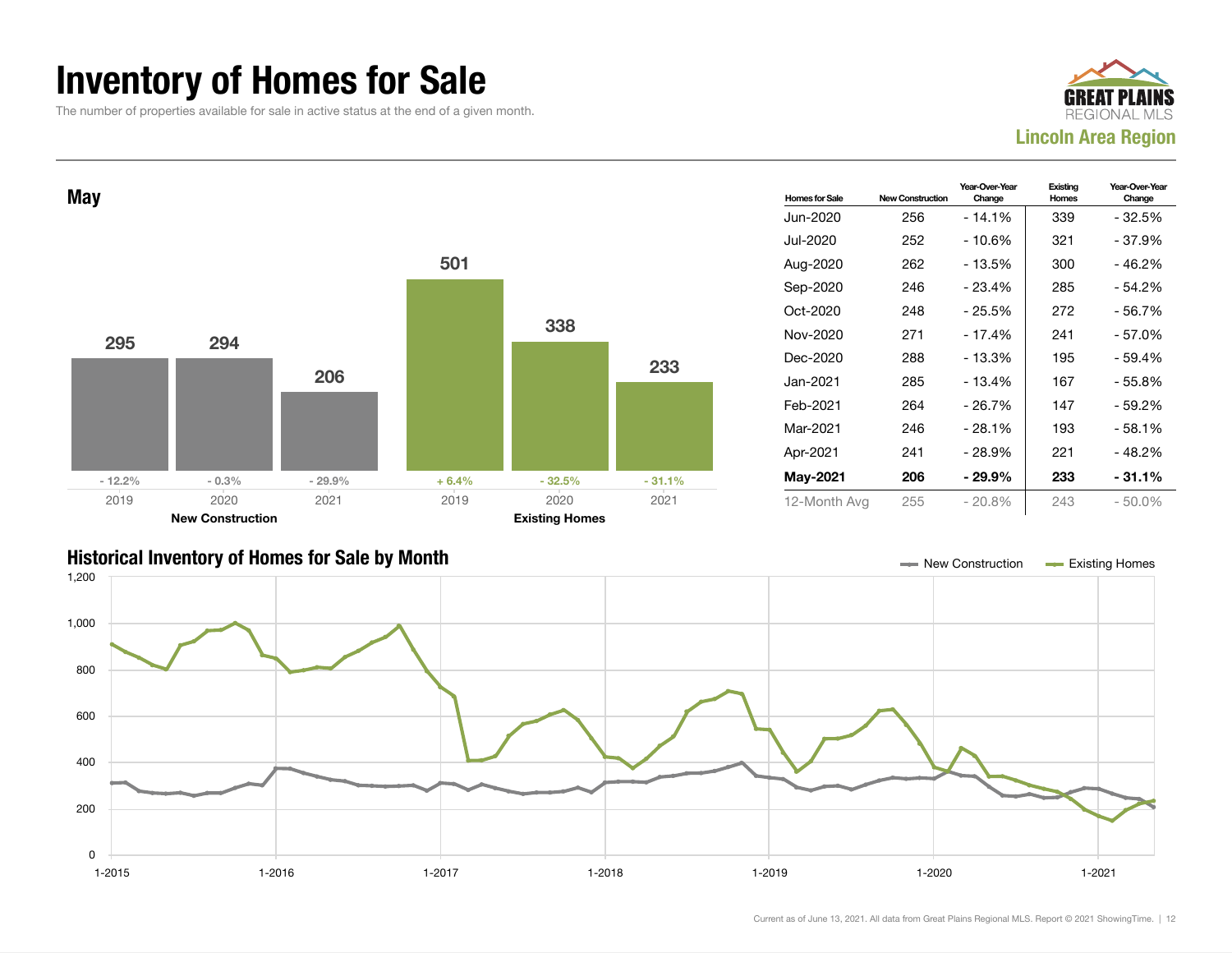## Months Supply of Inventory

The inventory of homes for sale at the end of a given month, divided by the average monthly pending sales from the last 12 months.





| <b>Historical Months Supply of Inventory by Month</b> | New Construction | <b>Existing Homes</b> |
|-------------------------------------------------------|------------------|-----------------------|

| <b>Months Supply</b> | <b>New Construction</b> | Year-Over-Year<br>Change | Existing<br>Homes | Year-Over-Year<br>Change |
|----------------------|-------------------------|--------------------------|-------------------|--------------------------|
| Jun-2020             | 4.2                     | $-16.0%$                 | 1.0               | $-33.3%$                 |
| Jul-2020.            | 3.9                     | - 20.4%                  | 0.9               | - 43.8%                  |
| Aug-2020             | 3.8                     | - 29.6%                  | 0.8               | - 52.9%                  |
| Sep-2020             | 3.5                     | $-38.6%$                 | 0.8               | - 55.6%                  |
| Oct-2020             | 3.4                     | $-43.3%$                 | 0.7               | - 63.2%                  |
| Nov-2020             | 3.7                     | $-37.3%$                 | 0.6               | $-64.7%$                 |
| Dec-2020             | 3.9                     | $-35.0%$                 | 0.5               | $-64.3%$                 |
| Jan-2021.            | 3.8                     | - 38.7%                  | 0.4               | - 63.6%                  |
| Feb-2021             | 3.4                     | $-47.7%$                 | 0.4               | - 60.0%                  |
| Mar-2021             | 3.1                     | $-49.2%$                 | 0.5               | $-61.5%$                 |
| Apr-2021             | 3.0                     | $-50.8%$                 | 0.6               | - 50.0%                  |
| <b>May-2021</b>      | 2.7                     | $-46.0\%$                | 0.6               | $-40.0%$                 |
| 12-Month Avg*        | 3.6                     | $-37.9%$                 | 0.7               | $-53.9%$                 |

\* Months Supply for all properties from June 2020 through May 2021. This is not the average of the individual figures above.